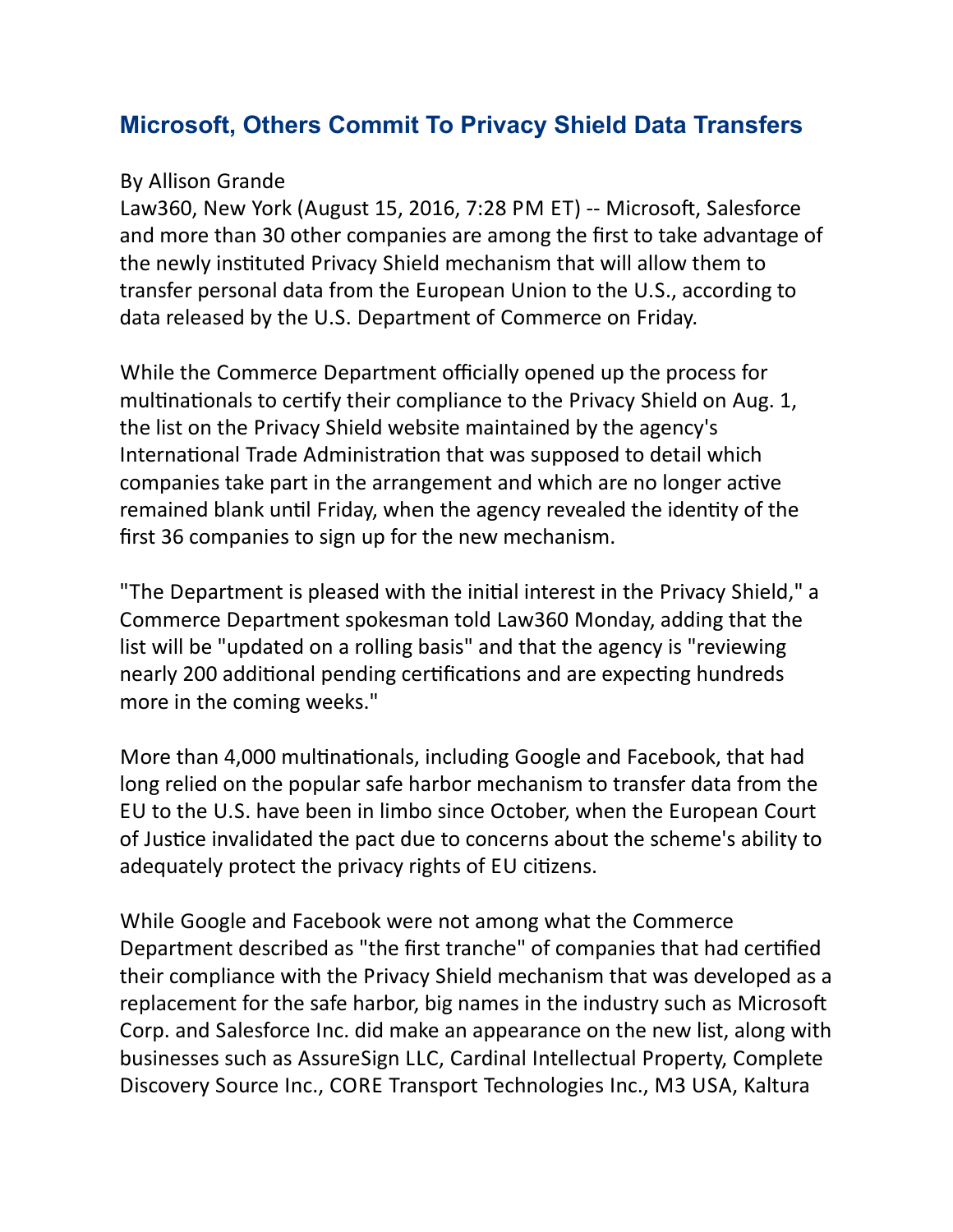Inc. MediGuide Insurance Services International LLC and Sierra-Cedar Inc.

Each entry includes information about what other entities within the business unit are covered by the certification  $-$  for example, 20 of Microsoft's units, including Microsoft Licensing GP and Volometrix Inc., are listed as covered entities on the Privacy Shield site  $-$  as well as copies of the company's privacy policy and contact information for consumers who want to lodge a complaint.

The certifications for the most part cover the transfer of personal data, which according to the Commerce Department's site includes information that could be used for purposes such as "product registration and support. providing various business and consumer services. enabling sales and other transactions, conducting data analysis to improve products and services, and/or maintaining marketing relationships."

However, a dozen of the participants, including Microsoft, also gained permission to transfer human resources data outside the EU to servers in the U.S., the Commerce Department revealed.

Under the Privacy Shield pact, which was first revealed in February, stronger obligations will be placed on U.S. companies to protect the personal data of Europeans and more robust monitoring and enforcement will be carried out by Commerce and the Federal Trade Commission, which has agreed to cooperate with European data protection authorities on complaints.

The pact will also allow Europeans to raise their complaints about data misuse through several different channels, including by dealing with a company directly when it comes to commercial uses of their data and by lodging concerns with a newly created privacy ombudsman when their data is being used for national security purposes, and contains written assurances from the U.S. about the limitations that will be in place to prevent unfettered access to transferred data by U.S. law enforcement and intelligence officials.

Since the Privacy Shield gained final approval from EU leaders in July, doubts